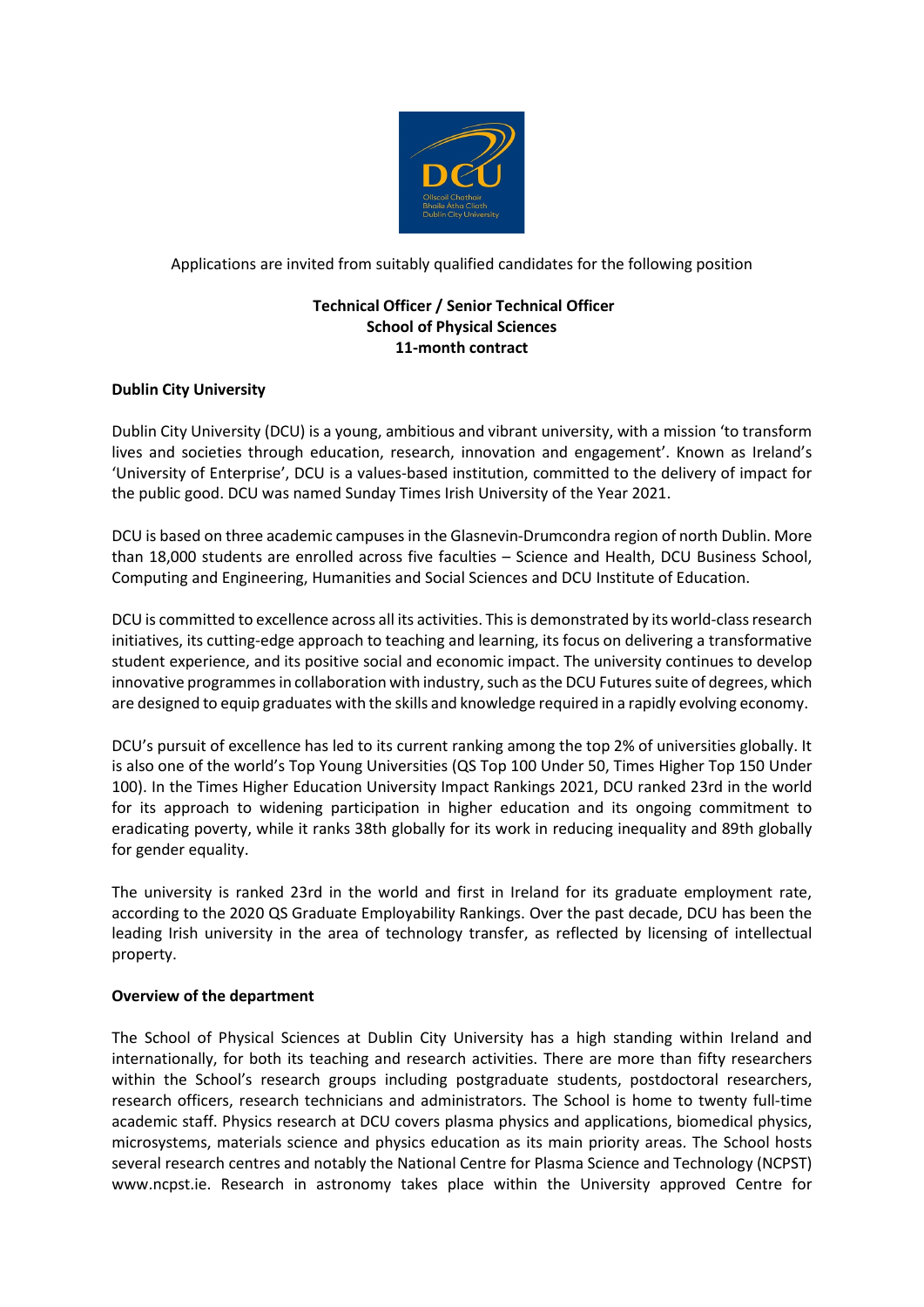Astrophysics & Relativity (CfAR) www.cfar.ie. The School enjoys a long and sustained history of success in winning substantial research funds and programme grants from Science Foundation Ireland (http://www.sfi.ie), the Higher Education Authority PRTLI programme (www.hea.ie/PRTLI), Enterprise Ireland www.enterprise-ireland.com and the EU Horizon 2020 and previous EC research programmes, in addition to postgraduate scholarships and postdoctoral fellowships from the Irish Research Council for Science, Engineering and Technology www.research.ie.

The School of Physical Sciences offers several undergraduate degree programmes, featuring a unique blend of physics fundamentals with modern applications: BSc in Applied Physics, BSc in Physics with Biomedical Sciences, BSc in Physics with Data Analytics and BSc in Physics with Astronomy, all of which are entered via a Physics General Entry programme. A hands-on approach to physics teaching is favoured with an emphasis on laboratory/data skills and the associated mathematical, computer and analytical skills. These programmes are delivered through new and innovative curricula in partnership with key industry collaborators and other Schools across the university. Besides, the School makes important contributions to the curriculum and teaching of the BSc in Environmental Science and Technology and BSc in Science Education programmes. At postgraduate level, the DCU School of Physical Sciences runs the new MSc in Astrophysics & Relativity course jointly with the School of Mathematical Sciences.

# **Role Profile**

The School of Physical sciences will be seeking a Technical Officer[TO] / Senior Technical Officer[STO] to immediately fill a temporary full-time 11-month contract. This person will be employed in our first and second year laboratories in support of our undergraduate practicals. They will report to Assoc. Prof Jean-Paul Mosnier, the head of department.

#### **Duties and Responsibilities**

Please refer to the job description for a list of duties and responsibilities associated with this role.

#### **Qualifications and Experience**

- Honours Degree in a relevant area (NFQ Level 8). Progression to Senior Technical Officer and beyond requires a Master's Degree qualification or equivalent.
- A number of years relevant educational/industrial experience is highly desirable.
- Expertise/experience, or keen interest in education and information technology.
- Demonstrable track record of working independently.
- A proven ability to work as part of team.
- Excellent Social, communication and IT skills.

#### **Essential Training**

The postholder will be required to undertake the following mandatory compliance training: Orientation, Health & Safety and Data Protection (GDPR). Other training may need to be undertaken when required.